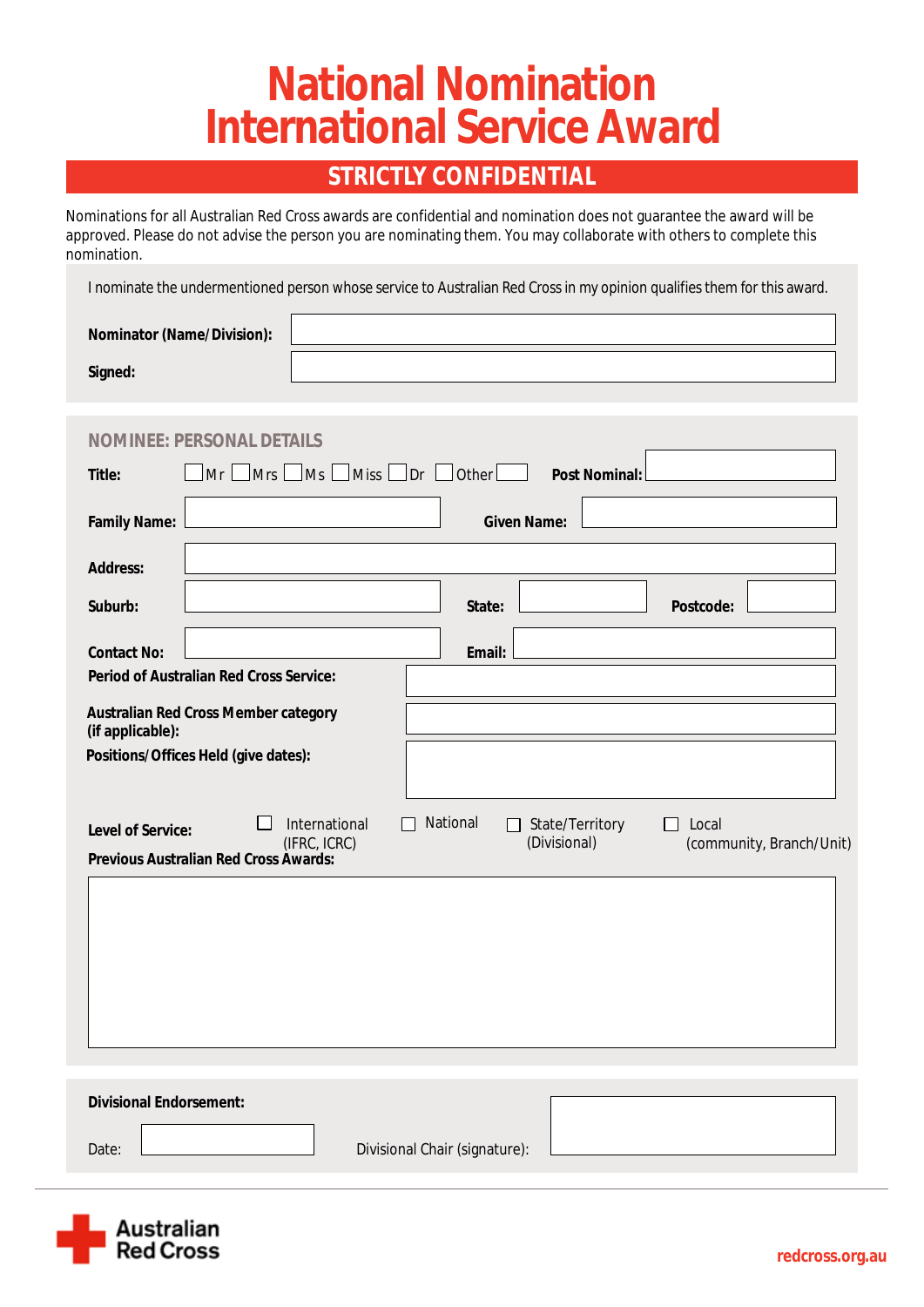## **NOMINATION CRITERIA**

#### This section is for nominators to share specific, detailed information with the members of the Awards Committee to show how the person they are nominating meets the criteria for this award.

#### **Points to note:**

- This section must be completed. Incomplete nomination forms will not be accepted.
- This section is read only by members of the Awards Committee(s) and will not be made public.
- Only Australian Red Cross service is relevant, do not include other activities undertaken by this person.
- This award is specifically focused on service by International Aid Workers who represent Australian Red Cross overseas.

#### **Nomination Criteria**

1. Please give evidence that this person provided service over a lengthy period of time (exceeding 12 months).

2. Please give evidence that this person provided exemplary service of a commendable nature. Two to three stories about actions, activities or outcomes this person delivered or led would be helpful.